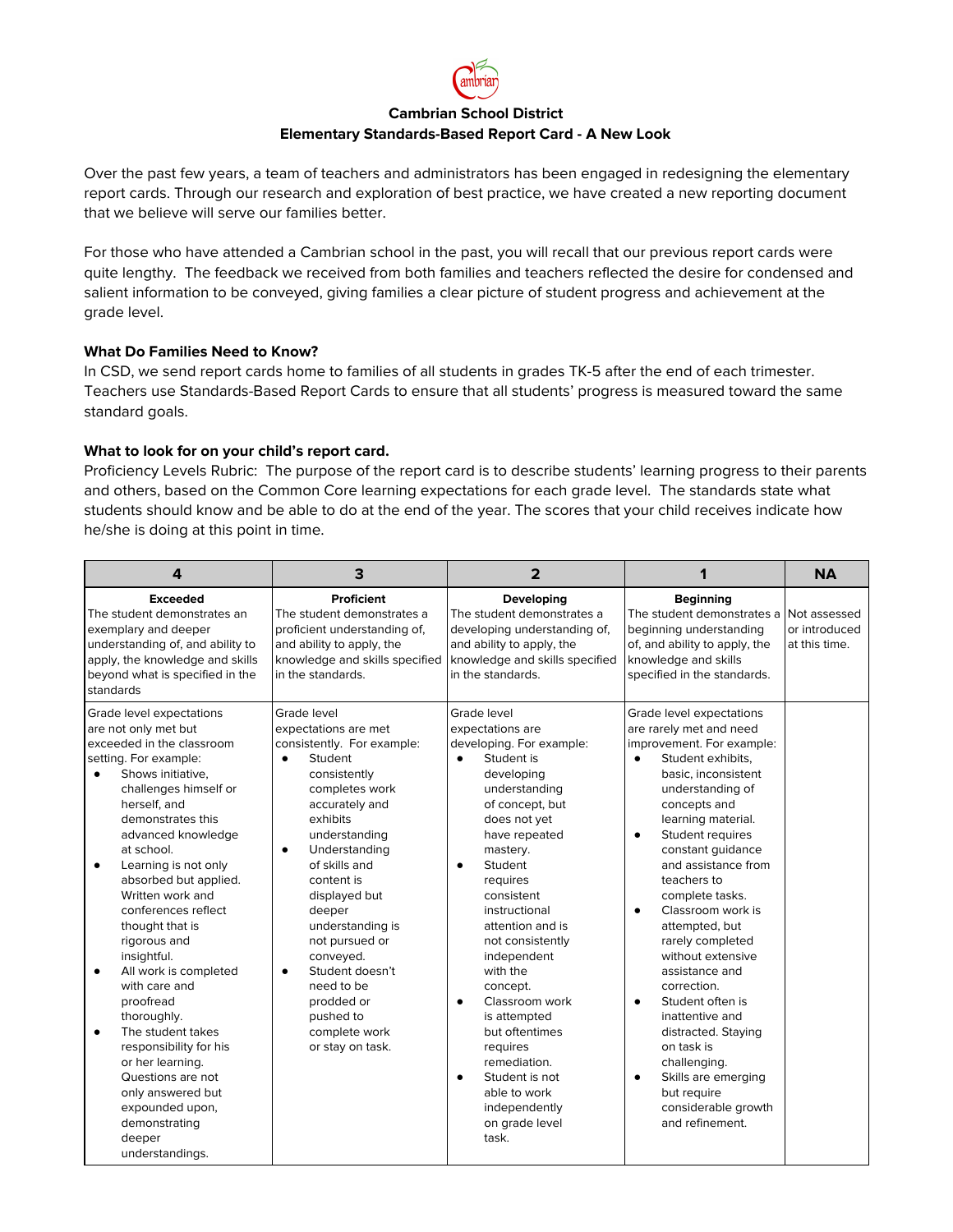

Content Standards describe academic subjects, such as Language Arts, Mathematics, Science and Social Studies. Your child's progress in each of these standards is indicated by Proficiency Levels numbers 1 through 4. A score of 3 means your child is meeting the grade level standard expectation at that point in time. This indicates that a student has mastered the skill or concept. Some students may receive a score of 4, which means their learning is currently exceeding the grade level standard. A score of "4" does not translate to grade acceleration, however, it does indicate a deeper than required understanding of the skill as expected at that grade level and that the child may need to be challenged in that area. Students receiving a score of 1 or 2 may need support or additional time to meet the grade-level standard by the end of the year. An "N" means that your child's teacher has not assessed/introduced this standard.

Performance in Successful Learner Behavior, Mathematical Practices, Physical Education & Development, and Music & Art is reported using Learning Behaviors symbols "**+, ✓, -,**" to indicate Consistently applies, Frequently applies, and Inconsistently applies. An "N" means that your child's teacher has not assessed/introduced this learning behavior.

Each marking period, the complexity required for mastery of that outcome builds. Therefore, it is possible for a child to fluctuate in his/her level of mastery as the year and complexity progress. These proficiency level indicators are detailed on the **CSD Parent's Guide to the Report Card**. As always, you may contact your child's teacher with any questions you may have. (To access the Parent Guide, go to [https://www.cambriansd.org/Page/1949\)](https://www.cambriansd.org/Page/1949)

In addition, we are currently engaged in the implementation of the new Next Generation Science Standards and History-Social Studies Standards. Our teachers, administrators, and curriculum developers will be engaged in important alignment work to the new Next Generation Science Standards(NGSS) and 2016 History-Social Science Standards in the next few years as we continue to add new instructional resources to the classrooms. Some changes have been made to the report card in these areas to reflect these new standards and resources but may or may not be assessed in 2018-19, but we expect a full redesign of the report cards to address both the NGSS and the 2016 History-Social Studies standards in the 2019-2020 school year.

## **The Importance of School Attendance**

Encouraging regular school attendance is one of the most powerful ways you can prepare your child for success—both in school and in life. Your child's attendance per trimester, including days absent or late, will be listed. Please review this information carefully. Being on time to school each day is important. Students who are tardy or absent regularly miss out on valuable instruction time, which can lead to lower scores on their report card.

## **For English Learner Students**

This year's standards-based report cards include NEW standards for students who are learning English. State and federal law require that local educational agencies administer a state test of English Language Proficiency (ELP) to eligible students in kindergarten through grade twelve. The English Language Proficiency Assessment for California (ELPAC) is aligned with California's 2012 English Language Development Standards and is comprised of two separate ELP assessments:

- Initial ELPAC—an initial identification of students as English learners
- Summative ELPAC—an annual summative assessment to measure an English learner's progress in learning English and to identify the student's ELP level

If your child receives specialized English Language Development (ELD) instruction, then he or she will receive an additional score, one for the Initial ELPAC and one for the Summative ELPAC.

The Initial Assessment is used to identify students as either an English learner who needs support to learn English, or as proficient in English.